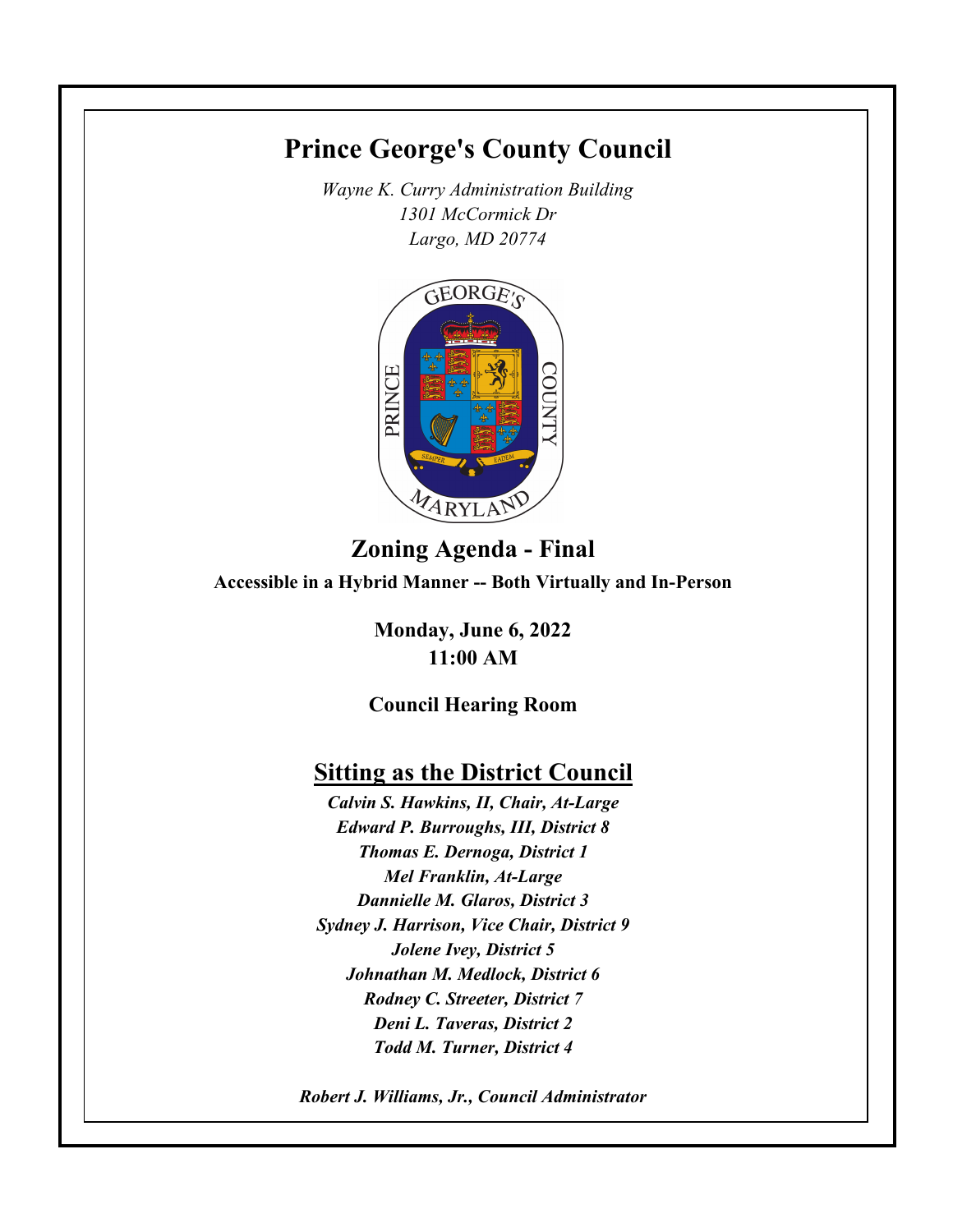#### RULES OF COURTESY (VIRTUAL)

You are now participating in the process of representative government. We welcome your interest and hope you will attend Prince George's County District Council meetings often. Good government depends on the interest and involvement of you and your fellow citizens. To ensure fair and orderly meetings, the District Council has adopted rules which apply to all members of the Council, administrative staff, news media, citizens and visitors which provide that no one may delay or interrupt the proceedings or refuse to obey the orders of the presiding officer. No posters or placards may be brought into the hearing room, nor any food and drink. Citizens are admitted up to the Fire Safety capacity only.

#### VIRTUAL DISTRICT COUNCIL MEETINGS

Given the current state of the novel coronavirus (COVID-19) pandemic, and under the Governor's "Proclamation and Declaration of State of Emergency and Existence of Catastrophic Health Emergency – COVID-19"and the Prince George's County State of Emergency Declarations, the District Council is operating under emergency procedures. As authorized by CB-33-2020 hearings will be conducted virtually and in accordance with District Council Rules of Procedure.

#### ORAL ARGUMENT HEARINGS

Testimony at Oral Argument Hearings is limited to thirty (30) minutes for each side, including questions from the Council Members, unless extended by the Chairman of the Council. Testimony at Oral Argument Hearings must be based on the record, and no new evidence will be permitted. Only persons of record may testify. Persons of Record wishing to give oral argument on a specific case should register with the Clerk of the Council by email to clerkofthecouncil@co.pg.md.us or faxed to (301) 952-5178 by 3:00 p.m. on the day BEFORE the meeting.

#### EVIDENTIARY HEARINGS

A verbatim transcript is prepared for all Evidentiary Hearings. Testimony and evidence are presented and exhibits introduced. Transcripts of these hearings along with any exhibits, constitute the record in the case.

#### ORDER OF PRESENTATION AT HEARINGS

- 1. Orientation by the Planning Staff or appropriate staff person
- 2. Testimony from the side requesting the hearing
- 3. Testimony from the side favoring the decision
- 4. Five (5) minute rebuttal from the side requesting hearing
- 5. Five (5) minute rebuttal from the side favoring decision
- 6. Comments by the People's Zoning Counsel

#### PARTICIPATION IN ZONING MEETINGS

Meetings of the District Council are formal proceedings and are recorded. If you are eligible to participate, register with the Clerk, and when called by the presiding officer, follow the following steps:

- 1. State your name and address for the record and present comments as succinctly as possible.
- 3. Confine remarks to information contained in the record, except for Evidentiary Hearings.
- 4. Observe time limitations as directed by the presiding officer.
- 5. Give any written statements to the Clerk of the Council

In accordance with ADA Requirements, accommodations for hearing impaired, disabled persons and visually impaired can be provided upon reasonable notice to the Clerk of the Council. Sign language and interpreters for non-english speakers are available with advance notice by calling 301-952-3600. In the event of inclement weather, please call 301-952-4810 to confirm the status of County Business.

FOR LIVE STREAMING AND VIDEO VISIT OUR WEBSITE AT: http://pgccouncil.us/LIVE PLEASE SILENCE ALL CELLULAR PHONES DURING THE MEETING.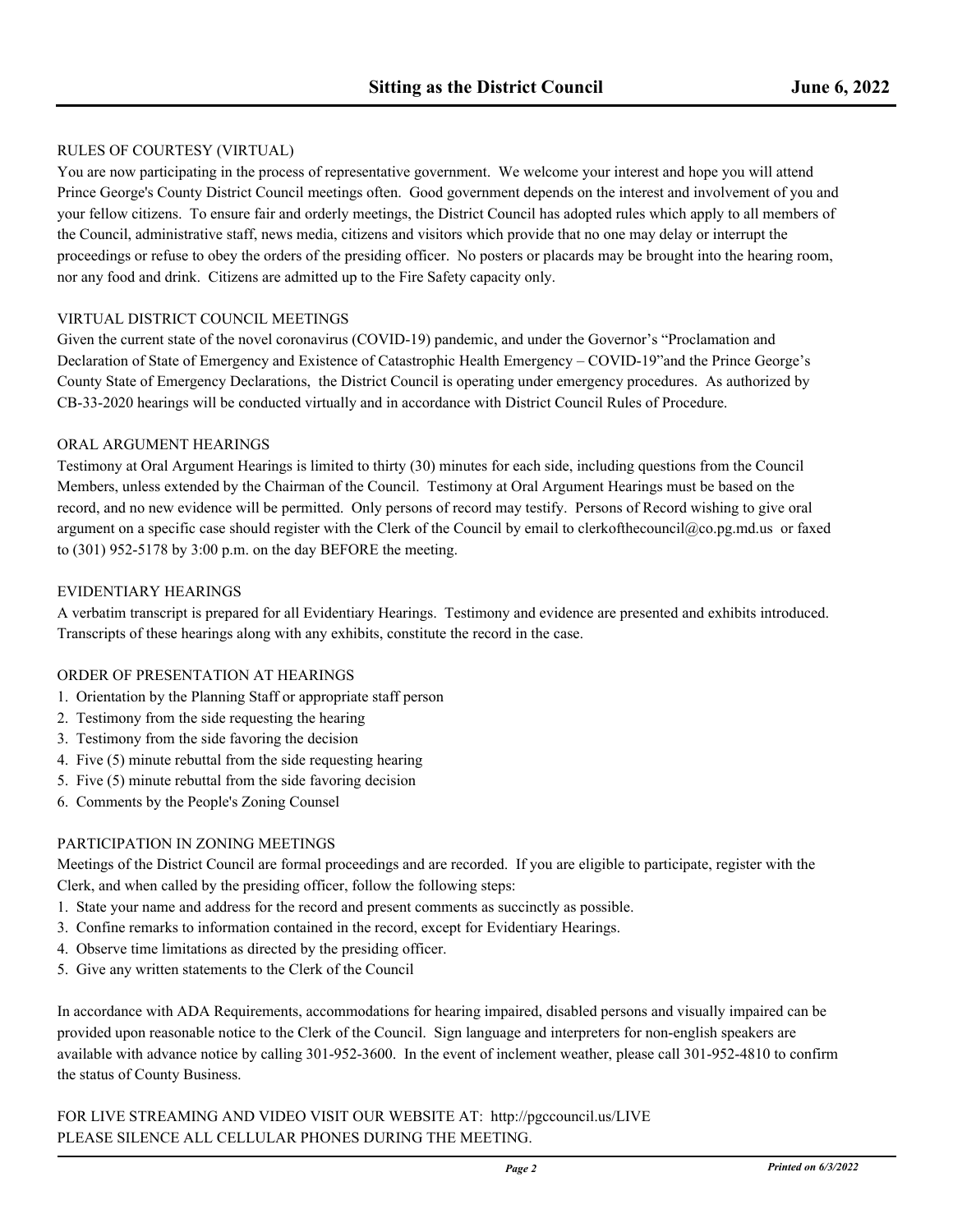## **VIEW USING THE LINK PROVIDED AT: https://pgccouncil.us/LIVE**

## **11:00 AM CALL TO ORDER - (Accessible in a Hybrid Manner -- Both Virtually and In-Person)**

### **INVOCATION / MOMENT OF SILENCE**

## **PLEDGE OF ALLEGIANCE**

### **APPROVAL OF DISTRICT COUNCIL MINUTES**

[MINDC 05162022](http://princegeorgescountymd.legistar.com/gateway.aspx?m=l&id=/matter.aspx?key=15081) **District Council Minutes Dated May 16, 2022**

*Attachment(s):* [5-16-2022 District Council Minutes Draft](http://princegeorgescountymd.legistar.com/gateway.aspx?M=F&ID=0fb4158f-7c2e-49ea-8cd9-95abca3af6e0.pdf)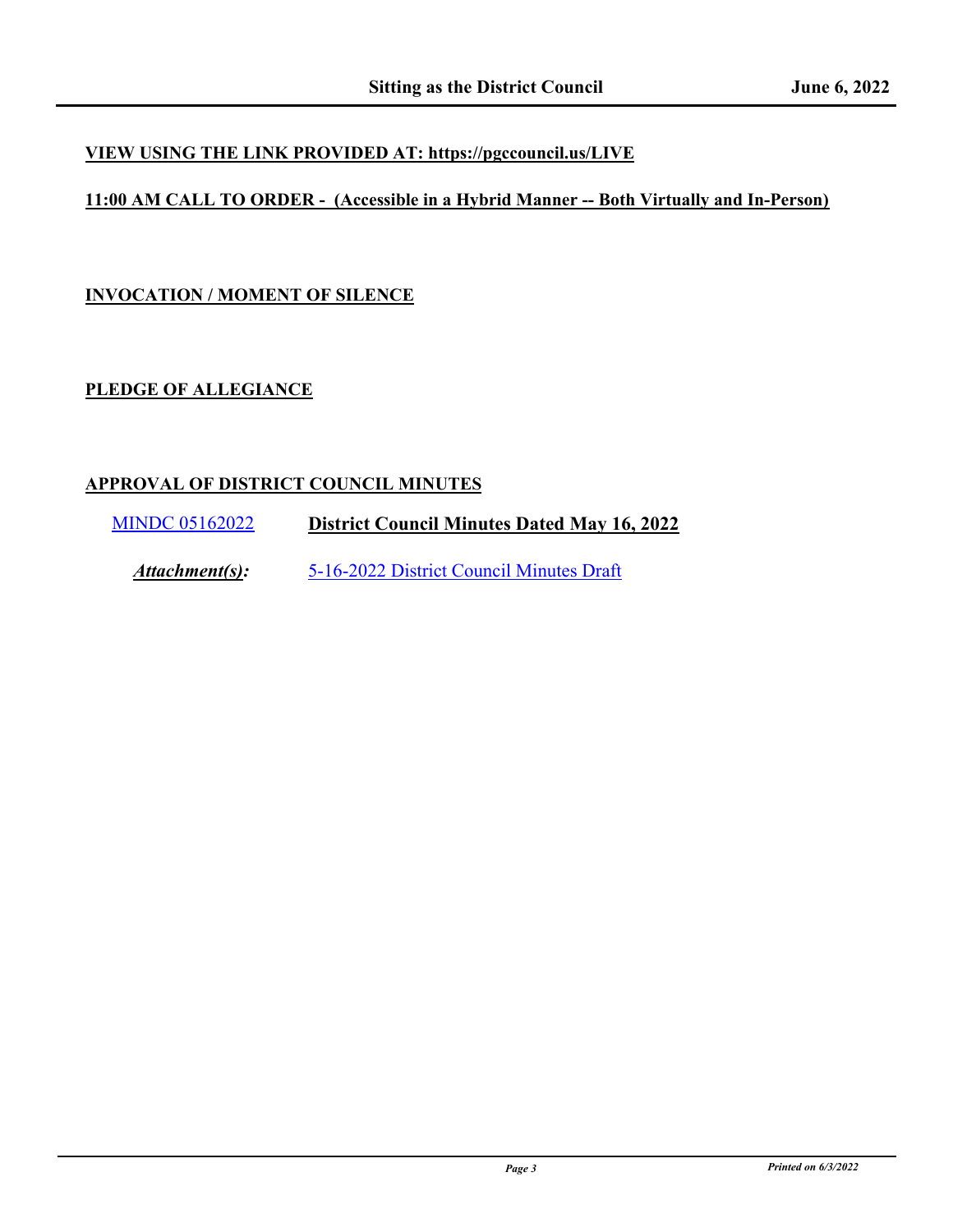# **ITEM(S) FOR DISCUSSION**

| CSP-10002 Amend           | <b>Queens Chapel Town Center</b>                                                                                                                                          |                          |
|---------------------------|---------------------------------------------------------------------------------------------------------------------------------------------------------------------------|--------------------------|
| Conditions                | $(CSP-10002 / DSP-10011)$                                                                                                                                                 |                          |
| <b>Companion Case(s):</b> | DSP-10011 Amend Conditions                                                                                                                                                |                          |
| <i>Applicant(s):</i>      | Queens Chapel Town Center, LLC                                                                                                                                            |                          |
| Location:                 | Located in the northwest quadrant of the intersection of Hamilton Street<br>and Queens Chapel Road in Hyattsville, Maryland (6.05 Acres; M-X-T<br>/ $R-55/$ T-D-O Zones). |                          |
| <b>Request:</b>           | Requests approval of an Amendment of Condition to amend the Table<br>of Uses therein (CSP-10002 and DSP-10011) solely for the Queens<br>Chapel Town Center.               |                          |
| <b>Council District:</b>  | 2                                                                                                                                                                         |                          |
| <b>Appeal by Date:</b>    | 4/11/2022                                                                                                                                                                 |                          |
| <b>Action by Date:</b>    | 9/22/2022                                                                                                                                                                 |                          |
| <b>Opposition:</b>        | The City of Hyattsville, et. al.                                                                                                                                          |                          |
| History:                  |                                                                                                                                                                           |                          |
| 03/25/2022                | Zoning Hearing Examiner                                                                                                                                                   | approval with conditions |
| 04/08/2022                | Applicant                                                                                                                                                                 | appealed                 |
|                           | Daniel F. Lynch Esq., attorney for the applicant filed an appeal of the<br>Zoning Hearing Examiner's decision.                                                            |                          |
| 04/08/2022                | Person of Record                                                                                                                                                          | appealed                 |
|                           | E. I. Cornbrooks, IV Esq., attorney for Person of Record, The City of<br>Hyattsville filed an appeal of the Zoning Hearing Examiner's<br>decision.                        |                          |
| 04/11/2022                | Sitting as the District Council                                                                                                                                           | elected to review        |
|                           | Council elected to review this item (Vote: 8-0; Absent: Burroughs,<br>Hawkins and Franklin).                                                                              |                          |
| 04/13/2022                | Clerk of the Council                                                                                                                                                      | mailed                   |
|                           | Notice of Oral Argument Hearing was mailed to Persons of Record.                                                                                                          |                          |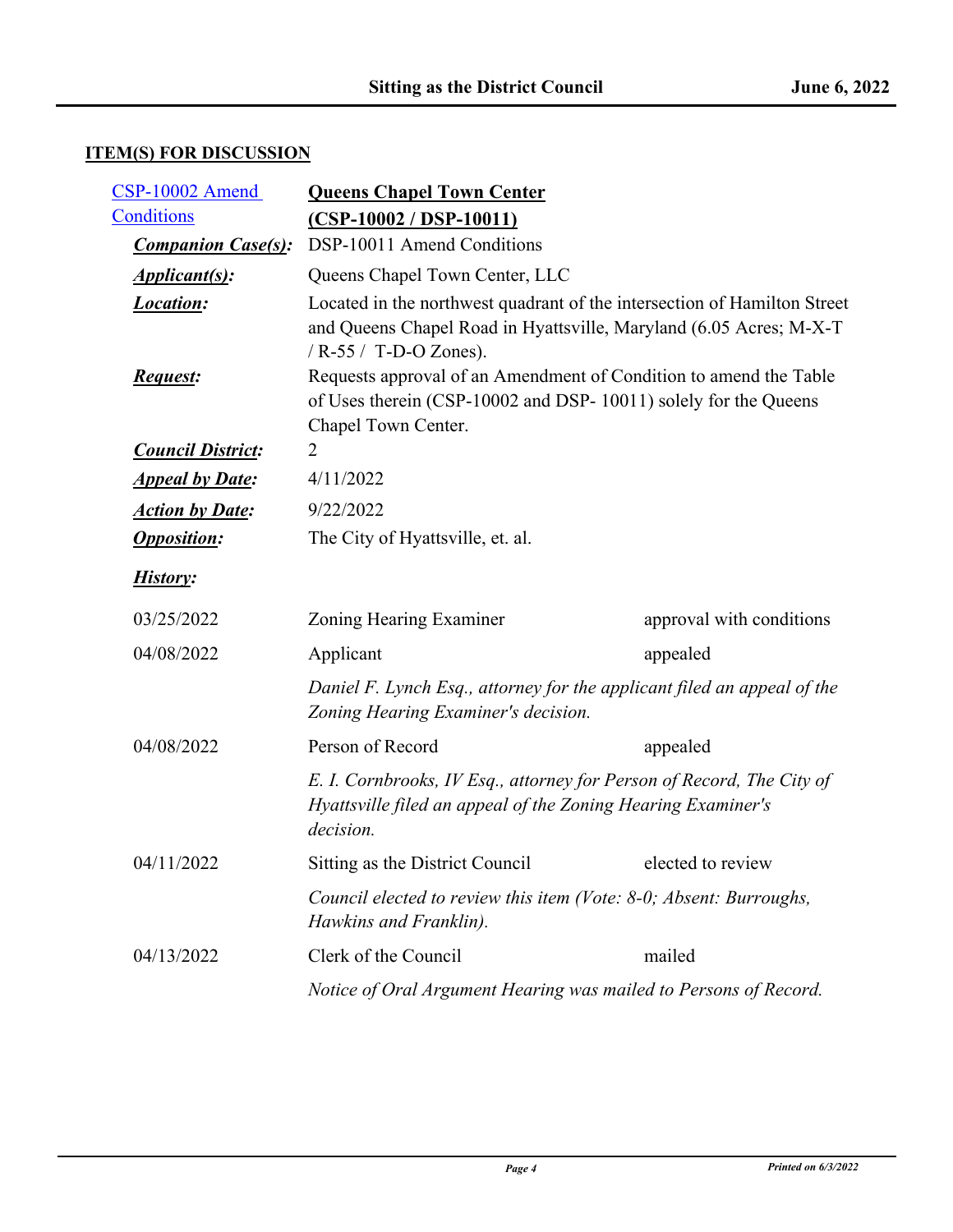| 05/16/2022     | Sitting as the District Council                                                                                                                                                                                                                                                                                                                                                                                                                            | case taken under advisement |
|----------------|------------------------------------------------------------------------------------------------------------------------------------------------------------------------------------------------------------------------------------------------------------------------------------------------------------------------------------------------------------------------------------------------------------------------------------------------------------|-----------------------------|
|                | Dominque Lockhart, M-NCPPC planning staff, provided an overview<br>of the Conceptual Site Plan application. Stan Brown, People's Zoning<br>Counsel, provided an overview of the case and commented on the<br>factual and legal arguments presented by the parties. Dan Lynch,<br>attorney for applicant spoke in support. Jim Chandler and Jason<br>Parkins Esq., Attorney for opposition spoke in opposition. Council<br>took this case under advisement. |                             |
| Attachment(s): | CSP-10002 Amend Conditions Zoning Agenda Item Sumr                                                                                                                                                                                                                                                                                                                                                                                                         |                             |
|                | CSP 10002 & DSP-10011 Presentation Slides                                                                                                                                                                                                                                                                                                                                                                                                                  |                             |
|                | CSP-10002 Amend Conditions Notice of Oral Argument I                                                                                                                                                                                                                                                                                                                                                                                                       |                             |
|                | CSP-10002 & DSP-10011 Cornbrooks to Brown Appeal L                                                                                                                                                                                                                                                                                                                                                                                                         |                             |
|                | CSP-10002 & DSP-10011 Cornbrooks-Parkins to Brown /                                                                                                                                                                                                                                                                                                                                                                                                        |                             |
|                | CSP-10002-DSP-10011 Lynch to Brown Appeal Letter 04                                                                                                                                                                                                                                                                                                                                                                                                        |                             |
|                | CSP-10002-DSP-10011 Lynch-Spell to Brown Appeal em                                                                                                                                                                                                                                                                                                                                                                                                         |                             |
|                | CSP 10002 & DSP-10011 Amend Conditions Notice of ZI                                                                                                                                                                                                                                                                                                                                                                                                        |                             |
|                | CSP 10002 & DSP-10011 Amend Conditions ZHE Decisi                                                                                                                                                                                                                                                                                                                                                                                                          |                             |
|                | CSP 10002 & DSP-10011 Amend Conditions POR                                                                                                                                                                                                                                                                                                                                                                                                                 |                             |
|                | CSP 10002 & DSP-10011 Amend Conditions Exhibit list                                                                                                                                                                                                                                                                                                                                                                                                        |                             |
|                | CSP 10002 & DSP-10011 Amend Conditions Exhibits #1-                                                                                                                                                                                                                                                                                                                                                                                                        |                             |
|                | CSP 10002 & DSP-10011 Amend Conditions Transcripts                                                                                                                                                                                                                                                                                                                                                                                                         |                             |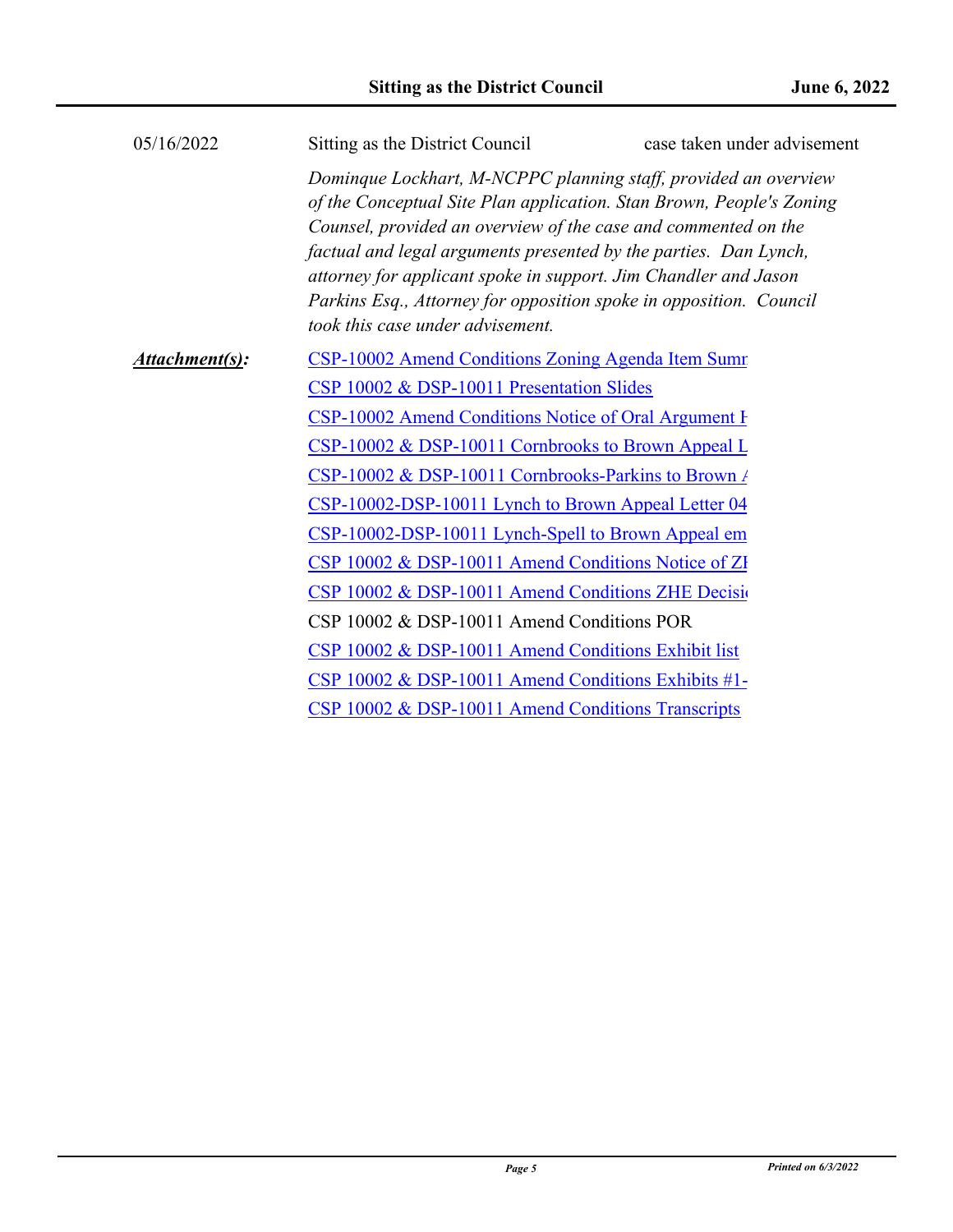| DSP-10011 Amend           | <b>Queens Chapel Town Center</b>                                                                                                                                             |                          |
|---------------------------|------------------------------------------------------------------------------------------------------------------------------------------------------------------------------|--------------------------|
| Conditions                | $(CSP-10002 / DSP-10011)$                                                                                                                                                    |                          |
| <b>Companion Case(s):</b> | CSP-10002 Amend Conditions                                                                                                                                                   |                          |
| <i>Applicant(s):</i>      | Queens Chapel Town Center, LLC                                                                                                                                               |                          |
| <b>Location:</b>          | Located in the northwest quadrant of the intersection of Hamilton Street<br>and Queens Chapel Road in Hyattsville (6.05 Acres; M-X-T / R-55 /                                |                          |
| <b>Request:</b>           | T-D-O Zones).<br>Requests approval of an Amendment of Condition to amend the Table<br>of Uses therein (CSP-10002 and DSP-10011) solely for the Queens<br>Chapel Town Center. |                          |
| <b>Council District:</b>  | 2                                                                                                                                                                            |                          |
| <b>Appeal by Date:</b>    | 4/11/2022                                                                                                                                                                    |                          |
| <b>Action by Date:</b>    | 9/22/2022                                                                                                                                                                    |                          |
| <b>Opposition:</b>        | The City of Hyattsville, et. al.                                                                                                                                             |                          |
| History:                  |                                                                                                                                                                              |                          |
| 03/25/2022                | Zoning Hearing Examiner                                                                                                                                                      | approval with conditions |
| 04/08/2022                | Applicant                                                                                                                                                                    | appealed                 |
|                           | Daniel F. Lynch Esq., attorney for the applicant filed an appeal of the<br>Zoning Hearing Examiner's decision.                                                               |                          |
| 04/08/2022                | Person of Record                                                                                                                                                             | appealed                 |
|                           | E. I. Cornbrooks, IV Esq., attorney for Person of Record, The City of<br>Hyattsville filed an appeal of the Zoning Hearing Examiner's<br>decision.                           |                          |
| 04/11/2022                | Sitting as the District Council                                                                                                                                              | elected to review        |
|                           | Council elected to review this item (Vote: 8-0; Absent: Burroughs,<br>Hawkins and Franklin).                                                                                 |                          |
| 04/13/2022                | Clerk of the Council                                                                                                                                                         | mailed                   |
|                           | Notice of Oral Argument Hearing was mailed to Persons of Record.                                                                                                             |                          |

# **ITEM(S) FOR DISCUSSION (Continued)**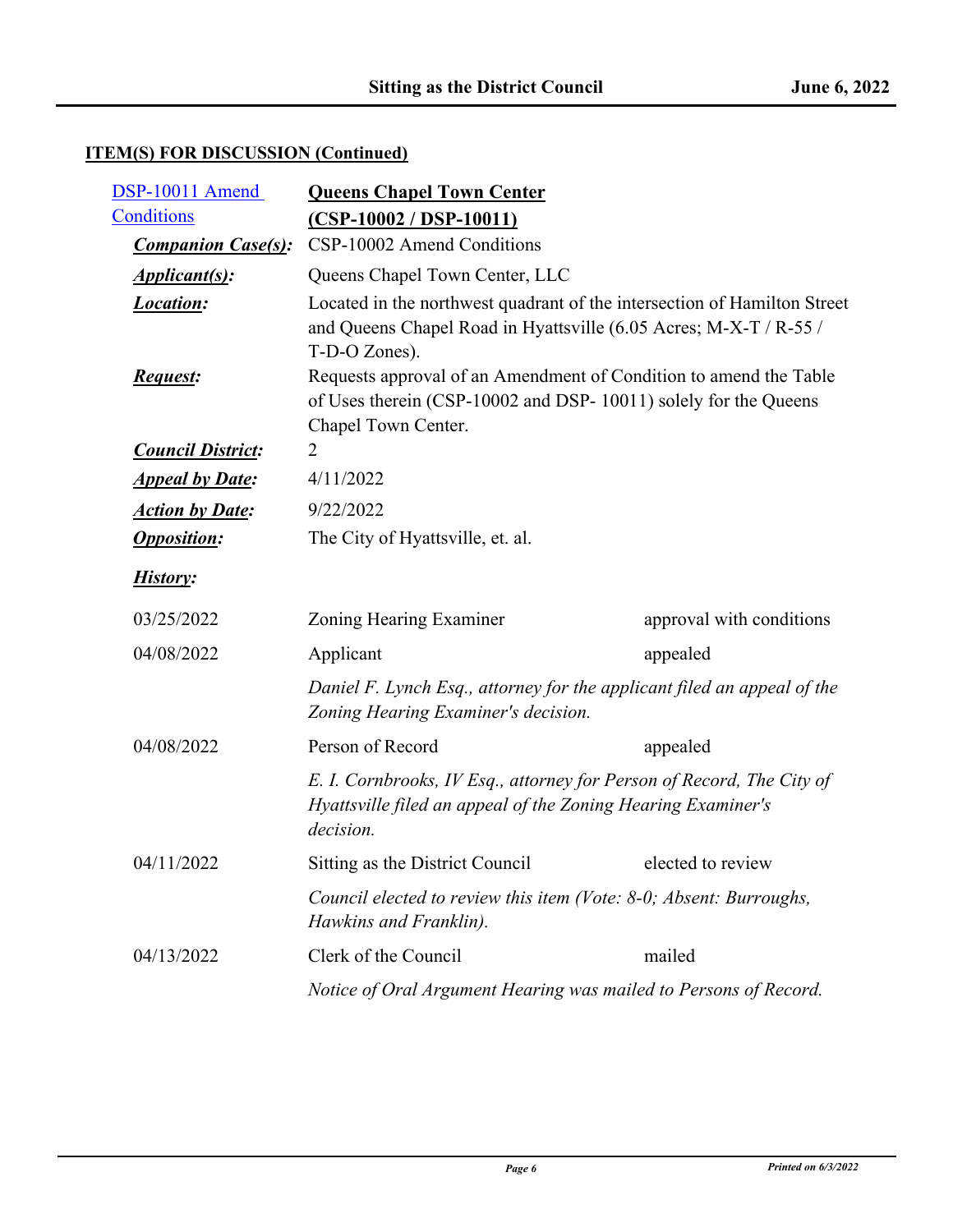| 05/16/2022     | Sitting as the District Council                                                                                                                                                                                                                                                                                                                                                    | case taken under advisement                                          |
|----------------|------------------------------------------------------------------------------------------------------------------------------------------------------------------------------------------------------------------------------------------------------------------------------------------------------------------------------------------------------------------------------------|----------------------------------------------------------------------|
|                | Dominque Lockhart, M-NCPPC planning staff, provided an overview<br>Counsel, provided an overview of the case and commented on the<br>factual and legal arguments presented by the parties. Dan Lynch,<br>attorney for applicant spoke in support. Jim Chandler and Jason<br>Parkins Esq., Attorney for opposition spoke in opposition. Council<br>took this case under advisement. | of the Conceptual Site Plan application. Stan Brown, People's Zoning |
| Attachment(s): | <b>DSP-10011 Amend Conditions Agenda Item Summary</b>                                                                                                                                                                                                                                                                                                                              |                                                                      |
|                | CSP 10002 & DSP-10011 Presentation Slides                                                                                                                                                                                                                                                                                                                                          |                                                                      |
|                | <b>DSP-10011 Amend Conditions Notice of Oral Argument I</b>                                                                                                                                                                                                                                                                                                                        |                                                                      |
|                | CSP-10002 & DSP-10011 Cornbrooks to Brown Appeal L                                                                                                                                                                                                                                                                                                                                 |                                                                      |
|                | CSP-10002 & DSP-10011 Cornbrooks-Parkins to Brown /                                                                                                                                                                                                                                                                                                                                |                                                                      |
|                | CSP-10002 & DSP-10011 Lynch to Brown Appeal Letter                                                                                                                                                                                                                                                                                                                                 |                                                                      |
|                | $CSP-10002 \& DSP-10011$ Lynch-Spell to Brown Appeal $\epsilon$                                                                                                                                                                                                                                                                                                                    |                                                                      |
|                | CSP 10002 & DSP-10011 Amend Conditions ZHE Decisio                                                                                                                                                                                                                                                                                                                                 |                                                                      |
|                | CSP 10002 & DSP-10011 Amend Conditions Notice of ZI                                                                                                                                                                                                                                                                                                                                |                                                                      |
|                | CSP 10002 & DSP-10011 Amend Conditions POR                                                                                                                                                                                                                                                                                                                                         |                                                                      |
|                | CSP 10002 & DSP-10011 Amend Conditions Exhibit list                                                                                                                                                                                                                                                                                                                                |                                                                      |
|                | CSP 10002 & DSP-10011 Amend Conditions Exhibits #1-                                                                                                                                                                                                                                                                                                                                |                                                                      |
|                | CSP 10002 & DSP-10011 Amend Conditions Transcripts                                                                                                                                                                                                                                                                                                                                 |                                                                      |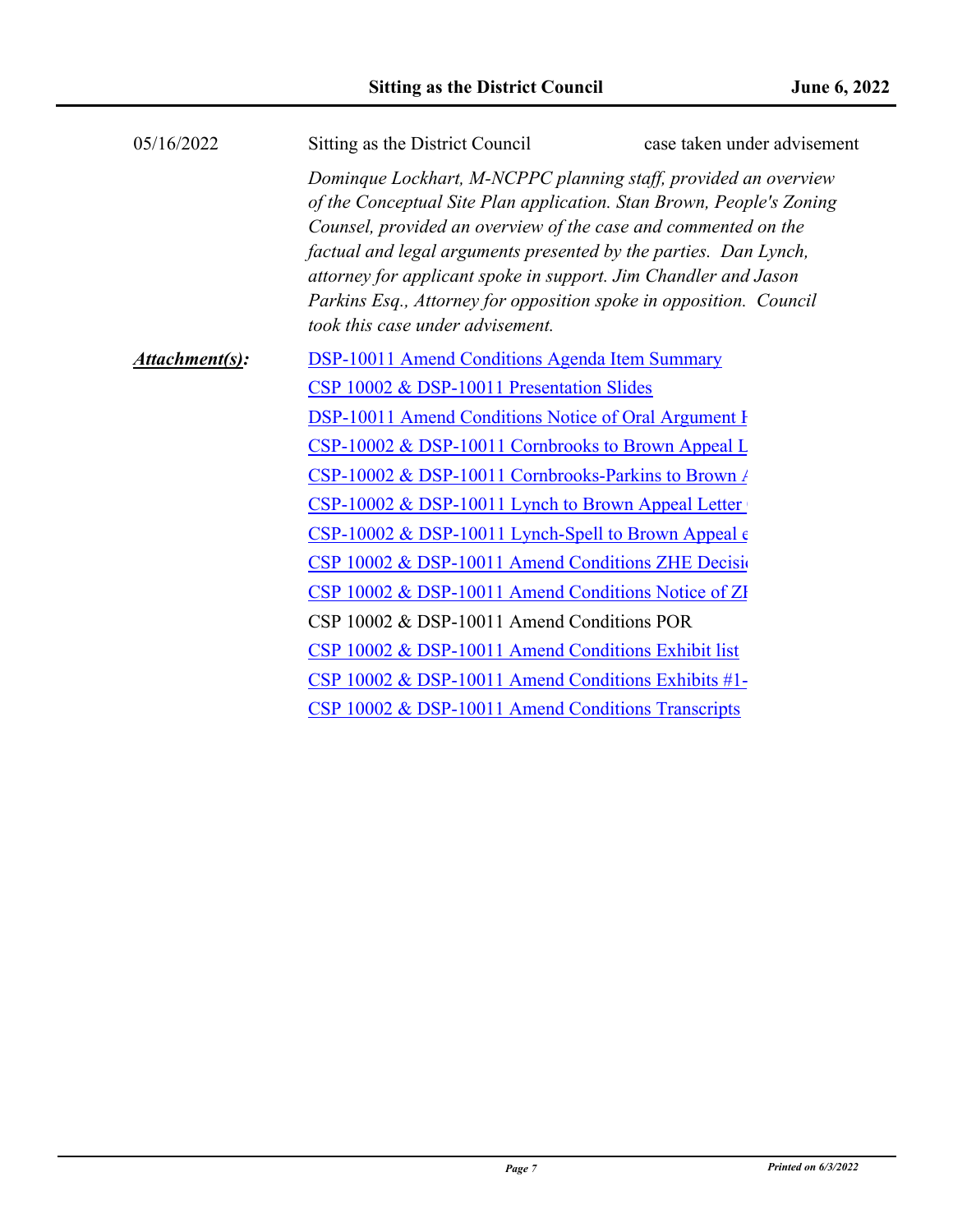# **PENDING FINALITY**

*In the event the District Council elects to make the final decision in this case, an oral argument will be scheduled pursuant to Sec. 27-131 of the Zoning Ordinance.*

## **(a) PLANNING BOARD**

| CDP-0505-02                         | <b>National Capital Business Park</b>                                                                                                                                                                                                                                                                                                                                                                                                             |                          |
|-------------------------------------|---------------------------------------------------------------------------------------------------------------------------------------------------------------------------------------------------------------------------------------------------------------------------------------------------------------------------------------------------------------------------------------------------------------------------------------------------|--------------------------|
| <i><b>Applicant(s):</b></i>         | NCBP PROPERTY, LLC                                                                                                                                                                                                                                                                                                                                                                                                                                |                          |
| <b>Location:</b><br><b>Request:</b> | Located on the north side of Leeland Road, approximately 3,178 feet<br>west of the intersection of Leeland Road and US 301 (Robert Crain<br>Highway) $(426.52 \text{ Aeres}; \text{LCD} (\text{R-S}) \text{ Zone}).$<br>Requesting approval of a Comprehensive Design Plan (CDP) to increase<br>the total gross floor area of the permitted employment and institutional<br>uses from previously approved 3.5 million to 5.5 million square feet. |                          |
| <b>Council District:</b>            | 4                                                                                                                                                                                                                                                                                                                                                                                                                                                 |                          |
| <b>Appeal by Date:</b>              | 6/23/2022                                                                                                                                                                                                                                                                                                                                                                                                                                         |                          |
| <b>Review by Date:</b>              | 6/23/2022                                                                                                                                                                                                                                                                                                                                                                                                                                         |                          |
| History:                            |                                                                                                                                                                                                                                                                                                                                                                                                                                                   |                          |
| 04/20/2022                          | M-NCPPC Technical Staff                                                                                                                                                                                                                                                                                                                                                                                                                           | approval with conditions |
| 05/19/2022                          | M-NCPPC Planning Board                                                                                                                                                                                                                                                                                                                                                                                                                            | approval with conditions |
| Attachment(s):                      | CDP-0502-02 Zoning Agenda Item Summary                                                                                                                                                                                                                                                                                                                                                                                                            |                          |
|                                     | CDP-0505-02 Planning Board Resolution 2022-53 - Signe                                                                                                                                                                                                                                                                                                                                                                                             |                          |
|                                     | CDP-0505-02 PORL                                                                                                                                                                                                                                                                                                                                                                                                                                  |                          |
|                                     | CDP-0505-02 Technical Staff Report                                                                                                                                                                                                                                                                                                                                                                                                                |                          |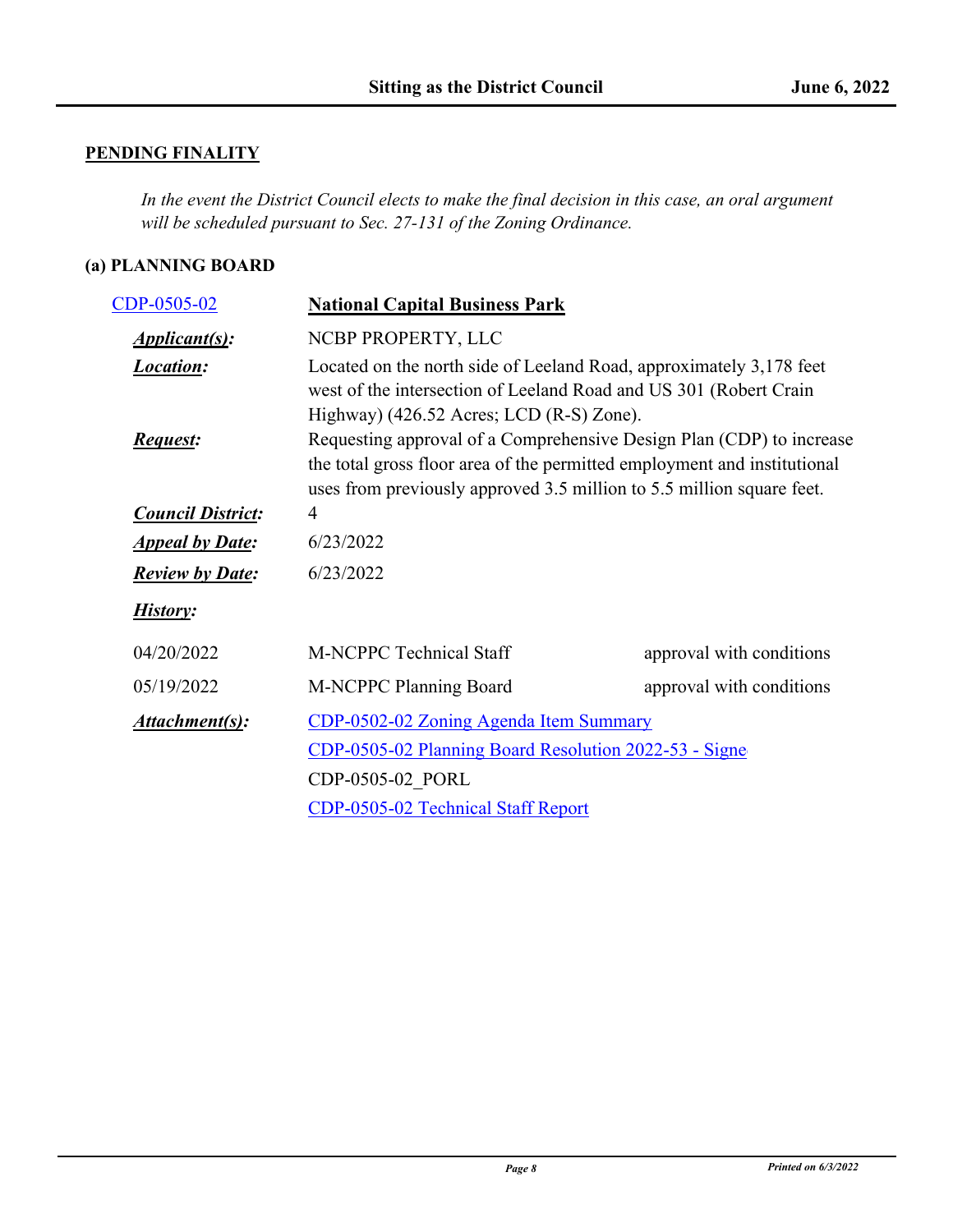| CDP-0601-01              | <b>Case Yergat (Woodside Village)</b>                                                                                                                                                                                                                    |                          |
|--------------------------|----------------------------------------------------------------------------------------------------------------------------------------------------------------------------------------------------------------------------------------------------------|--------------------------|
| <i>Applicant(s):</i>     | Woodside Development, LLC                                                                                                                                                                                                                                |                          |
| <b>Location:</b>         | Located on the south side of Westphalia Road, approximately 2,000 feet<br>west of its intersection with Ritchie Marlboro Road (158.28 Acres; LDC<br>/ MIO Zones).                                                                                        |                          |
| <b>Request:</b>          | Requesting approval of a Comprehensive Design Plan (CDP) to<br>develop a 158.28-acre site with up to 661 residential dwelling units,<br>including 110–130 single-family attached dwellings (townhouses) and<br>516–531 single-family detached dwellings. |                          |
| <b>Council District:</b> | 6                                                                                                                                                                                                                                                        |                          |
| <b>Appeal by Date:</b>   | 6/23/2022                                                                                                                                                                                                                                                |                          |
| <b>Review by Date:</b>   | 6/23/2022                                                                                                                                                                                                                                                |                          |
| History:                 |                                                                                                                                                                                                                                                          |                          |
| 04/13/2022               | <b>M-NCPPC Technical Staff</b>                                                                                                                                                                                                                           | approval with conditions |
| 05/19/2022               | M-NCPPC Planning Board                                                                                                                                                                                                                                   | approval with conditions |
| Attachment(s):           | CDP-0601-01 Zoning Agenda Item Summary                                                                                                                                                                                                                   |                          |
|                          | CDP-0601-01 Planning Board Resolution 2022-50 - Signe<br>CDP-0601-01_PORL                                                                                                                                                                                |                          |
|                          |                                                                                                                                                                                                                                                          |                          |
|                          | CDP-0601-01 Technical Staff Report                                                                                                                                                                                                                       |                          |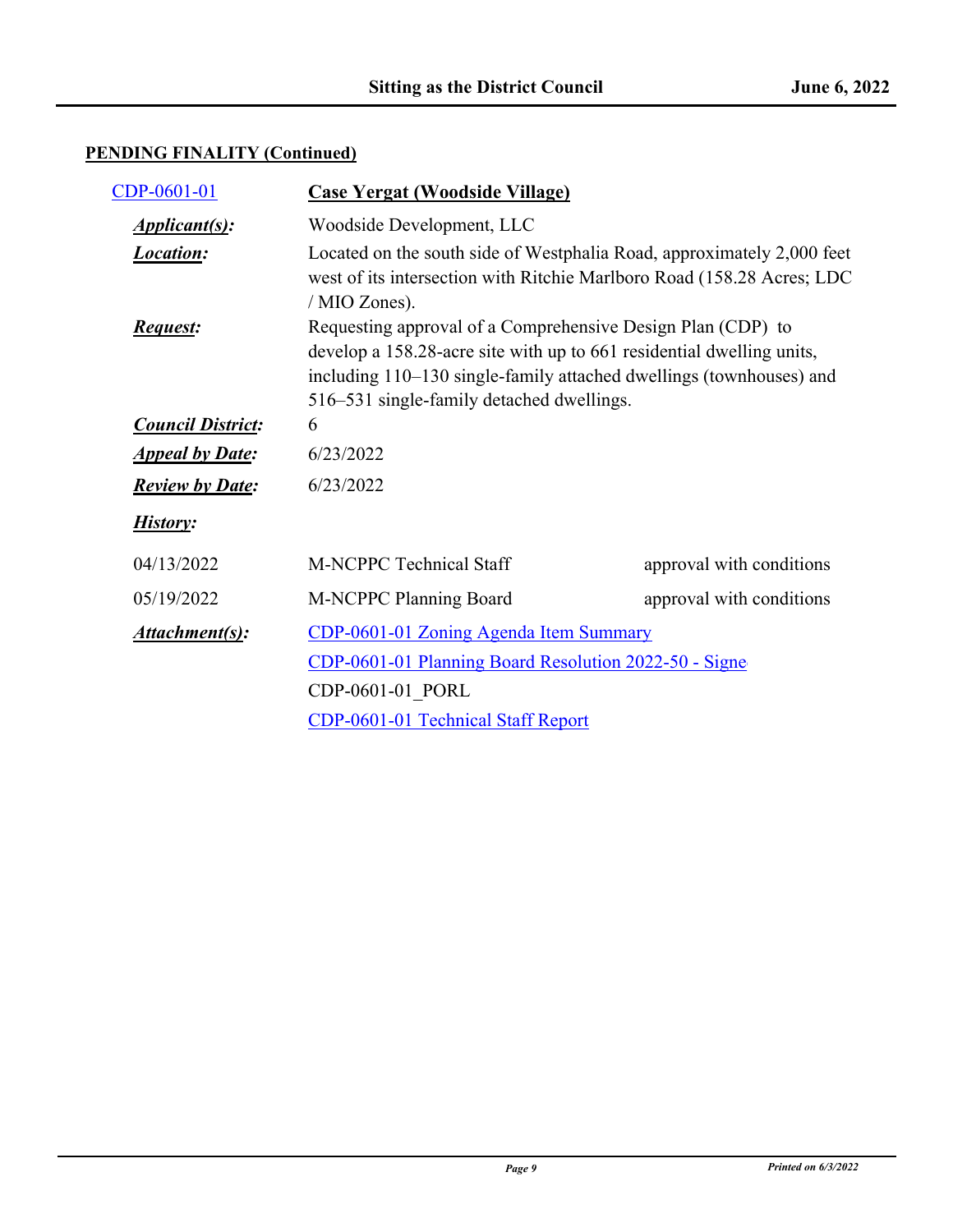| DSP-18034-02                | <b>Melford Town Center</b>                                                                                                                                                                                                     |                          |
|-----------------------------|--------------------------------------------------------------------------------------------------------------------------------------------------------------------------------------------------------------------------------|--------------------------|
| <i><b>Applicant(s):</b></i> | St. John Properties, Inc.                                                                                                                                                                                                      |                          |
| <b>Location:</b>            | Located on the northern side of Melford Boulevard, in the northeastern<br>and northwestern quadrants of its intersection with Curie Drive (52.23)<br>Acres; TAC-E Zone).                                                       |                          |
| <b>Request:</b>             | Requesting approval of a Detailed Site Plan (DSP) for 249 single-family<br>attached (townhouses) dwelling units, including three architectural<br>models, and construction of recreation facilities in Melford Town<br>Center. |                          |
| <b>Council District:</b>    | 4                                                                                                                                                                                                                              |                          |
| <b>Appeal by Date:</b>      | 6/23/2022                                                                                                                                                                                                                      |                          |
| <b>Review by Date:</b>      | 6/23/2022                                                                                                                                                                                                                      |                          |
| <b>Municipality:</b>        | Bowie                                                                                                                                                                                                                          |                          |
| History:                    |                                                                                                                                                                                                                                |                          |
| 04/27/2022                  | M-NCPPC Technical Staff                                                                                                                                                                                                        | approval with conditions |
| 05/19/2022                  | M-NCPPC Planning Board                                                                                                                                                                                                         | approval with conditions |
| Attachment(s):              | DSP-18034-02 Zoning Agenda Item Summary<br>DSP-18034-02 Planning Board Resolution 2022-58 - Sign<br>DSP-18034-02 PORL                                                                                                          |                          |
|                             |                                                                                                                                                                                                                                |                          |
|                             |                                                                                                                                                                                                                                |                          |
|                             | DSP-18034-02 Technical Staff Report                                                                                                                                                                                            |                          |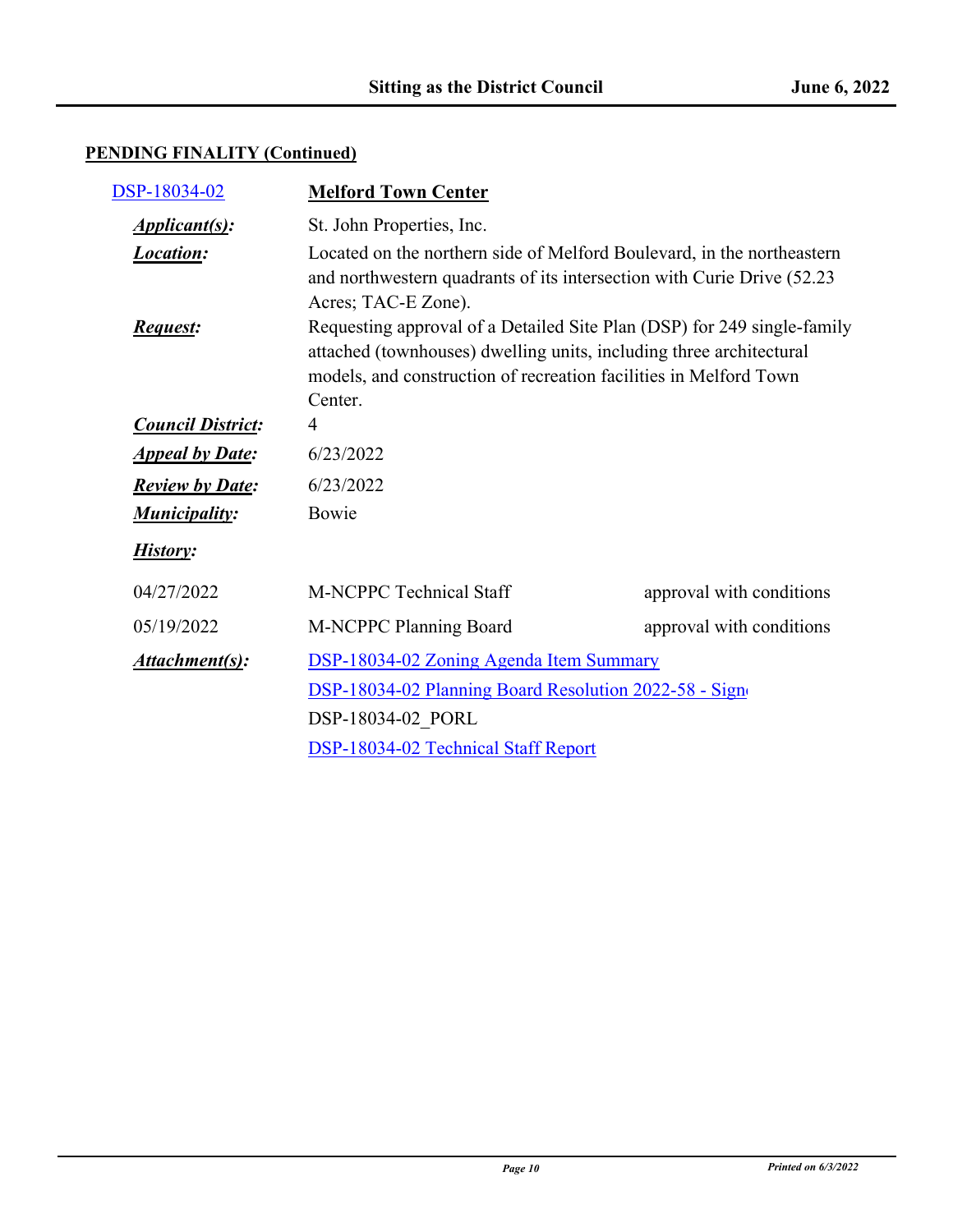| DSP-95073-06                        | <b>Kaiser Permanente Largo Medical Center</b>                                                                                                                                                                      |                          |
|-------------------------------------|--------------------------------------------------------------------------------------------------------------------------------------------------------------------------------------------------------------------|--------------------------|
| <i><u><b>Applicant(s):</b></u></i>  | Morton A.Thomas And Associates, Inc.                                                                                                                                                                               |                          |
| <b>Location:</b>                    | Located west of MD 202 (Landover Road), at the southwest corner of<br>its intersection with Technology Way (14.71 Acres; RTO-H-E Zone).                                                                            |                          |
| <b>Request:</b>                     | Requesting approval of a Detailed Site Plan (DSP) for the construction<br>of 11,050 square feet of additions to an existing medical building and an<br>80,000-square-foot addition to the existing parking garage. |                          |
| <b>Council District:</b>            | 6                                                                                                                                                                                                                  |                          |
| <b>Appeal by Date:</b>              | 6/23/2022                                                                                                                                                                                                          |                          |
| <b>Review by Date:</b>              | 6/23/2022                                                                                                                                                                                                          |                          |
| History:                            |                                                                                                                                                                                                                    |                          |
| 04/14/2022                          | <b>M-NCPPC Technical Staff</b>                                                                                                                                                                                     | approval with conditions |
| 05/19/2022                          | M-NCPPC Planning Board                                                                                                                                                                                             | approval with conditions |
| Attachment(s):                      | DSP-95073-06 Zoning Agenda Item Summary                                                                                                                                                                            |                          |
|                                     | DSP-95073-06 Planning Board Resolution 2022-52 - Sign<br>DSP-95073-06 PORL                                                                                                                                         |                          |
|                                     |                                                                                                                                                                                                                    |                          |
| DSP-95073-06 Technical Staff Report |                                                                                                                                                                                                                    |                          |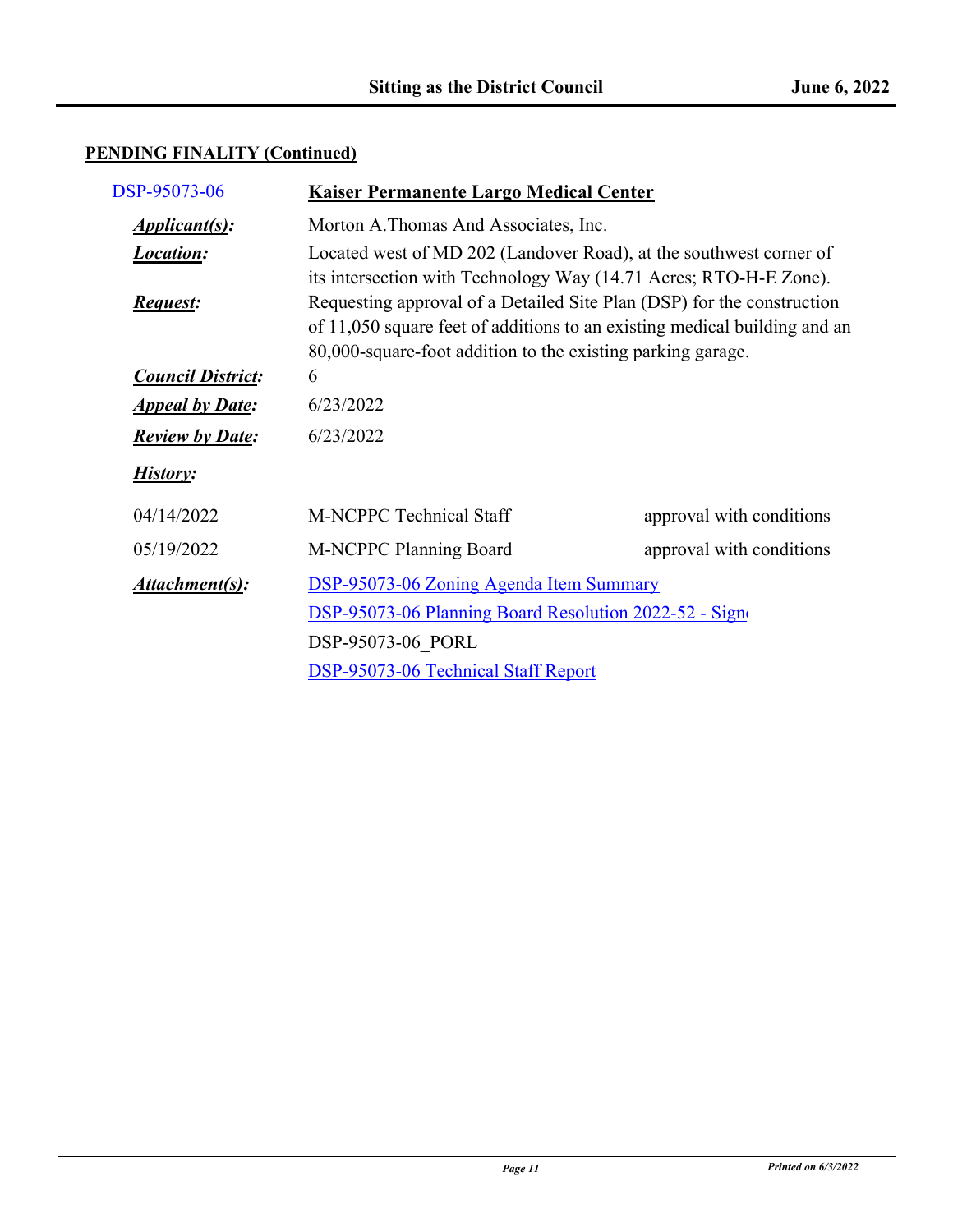| SDP-0614-H1              | <b>Beech Tree East Village, Lot 6 Block U</b>                                                                                                                                                                    |                          |
|--------------------------|------------------------------------------------------------------------------------------------------------------------------------------------------------------------------------------------------------------|--------------------------|
| <i>Applicant(s):</i>     | Michelle Clancy                                                                                                                                                                                                  |                          |
| <b>Location:</b>         | Located on the west side of Sissinghurst Place, approximately 155 feet<br>from its intersection with Beech Tree Parkway (0.16 Acres; LDC<br>Zone).                                                               |                          |
| <b>Request:</b>          | Requesting approval of a Specific Design Plan (SDP) to construct a 12-<br>by 19-foot enclosure over an existing deck at the rear of an existing<br>single-family detached dwelling within the rear yard setback. |                          |
| <b>Council District:</b> | 6                                                                                                                                                                                                                |                          |
| <b>Appeal by Date:</b>   | 6/10/2022                                                                                                                                                                                                        |                          |
| <b>Review by Date:</b>   | 6/30/2022                                                                                                                                                                                                        |                          |
| History:                 |                                                                                                                                                                                                                  |                          |
| 04/19/2022               | <b>M-NCPPC Technical Staff</b>                                                                                                                                                                                   | approval with conditions |
| 05/05/2022               | M-NCPPC Planning Board                                                                                                                                                                                           | approval                 |
| Attachment(s):           | SDP-0614-H1 Zoning Agenda Item Summary                                                                                                                                                                           |                          |
|                          | SDP-0614-H1 Planning Board Resolution                                                                                                                                                                            |                          |
|                          | SDP-0614-H1 PORL                                                                                                                                                                                                 |                          |
|                          | SDP-0614-H1 Technical Staff Report                                                                                                                                                                               |                          |